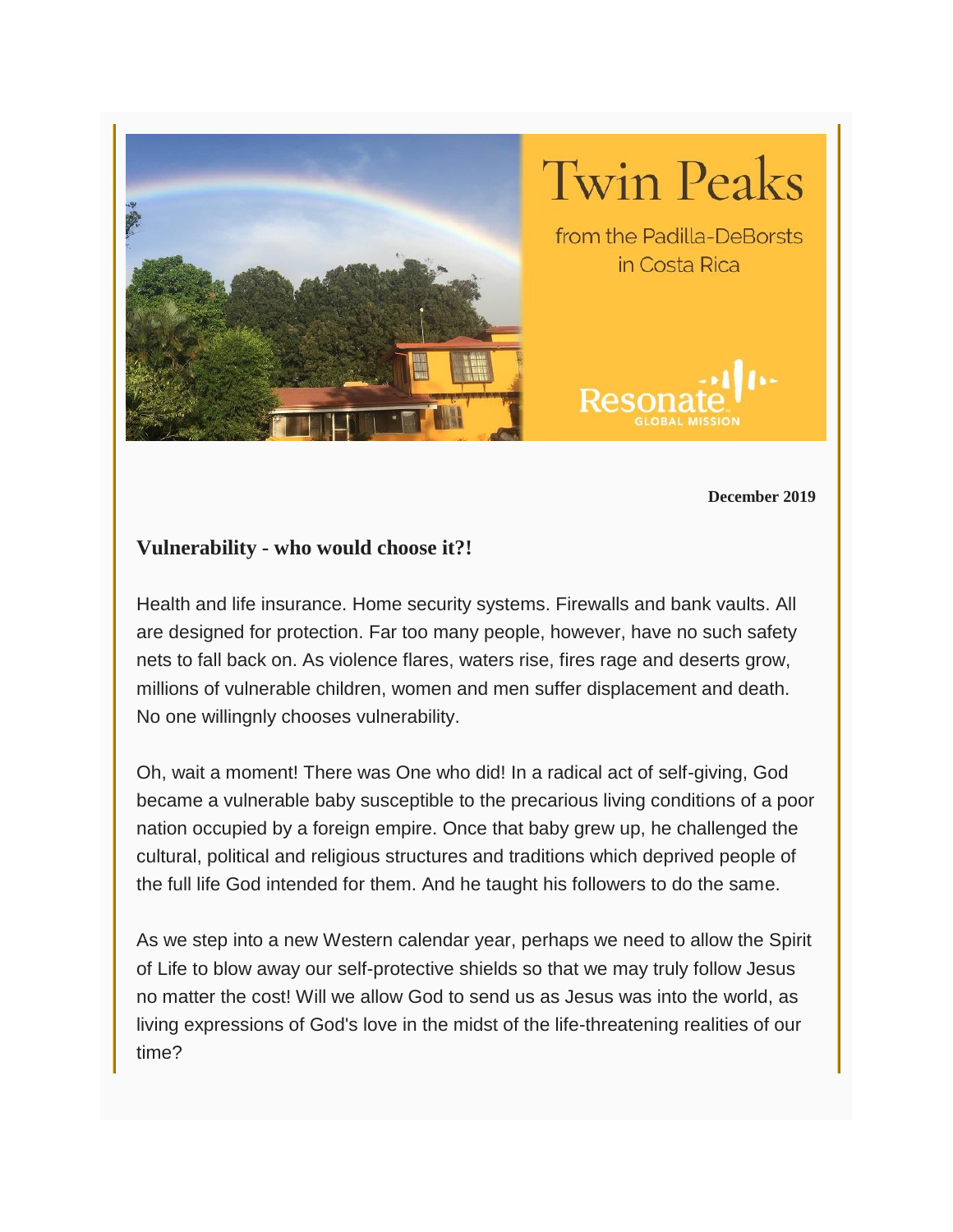## FOCUS: CETI looking to the future



Our Community of Interdisciplinary Theological Studies (CETI for its acronym in Spanish) faces many exciting opportunities and challenging limitations as we look into 2020 and continue walking alongside young people across Latin America and they build bridges between God's Word and God's World in order to live out the good news of God's love in that world.

We are grateful for:

- Hundreds of students engaged in face-to-face study circles, and online open courses, diplomas, and Master's studies and seeking to live faithfully in light of their learning.
- A beautiful team of paid and volunteer staff giving their best to serve our students and facilitators.
- A diverse board of committed women and men who are stepping up to support the work on the ground.
- The support of agencies and foundations who recognize the value of our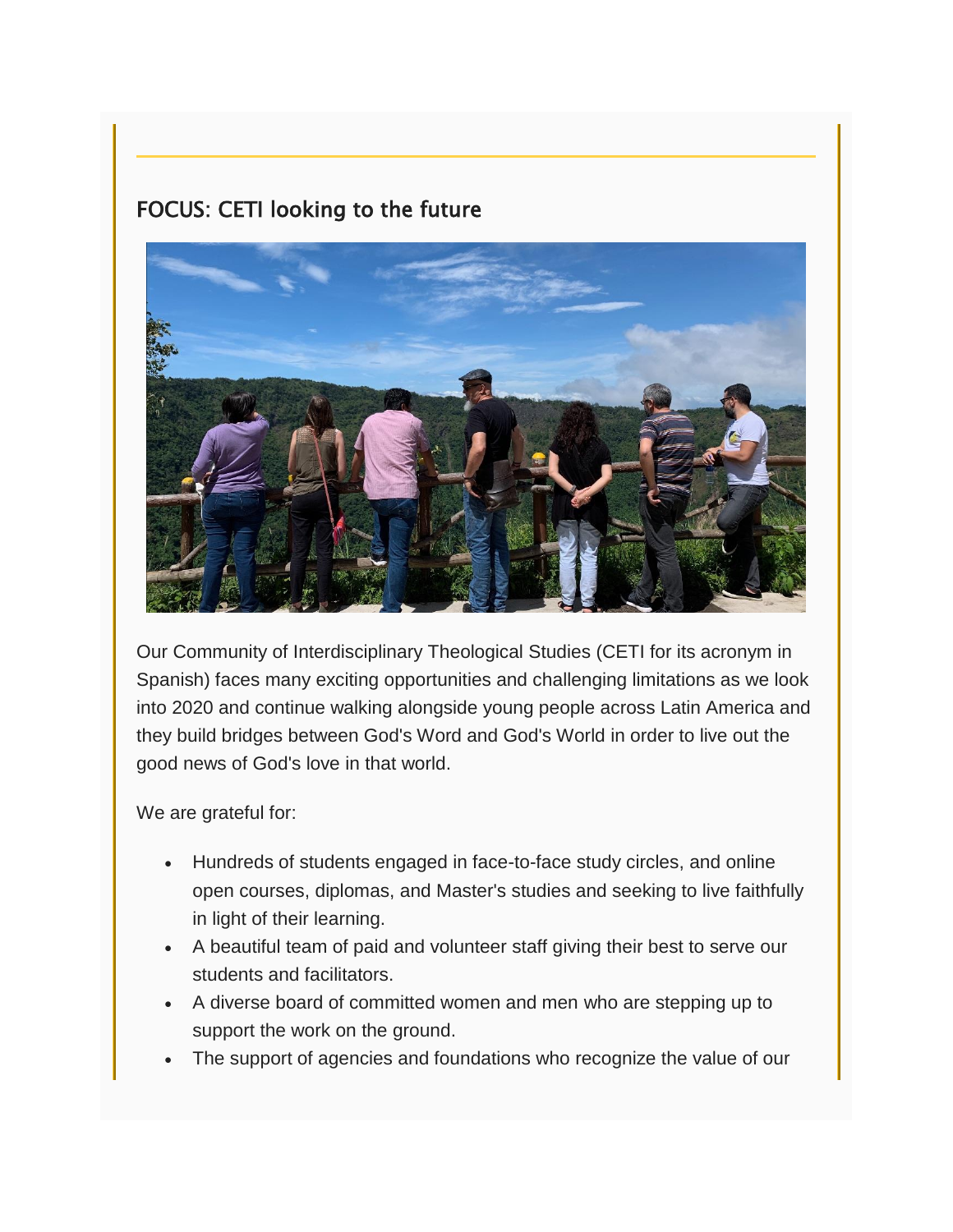ministry.

Thanks for walking with us in prayer, giving and learning!

We need your prayers as we:

- Keep in close contact with a student body stretched across Central America and South America and respond to opportunities as far away as Portugal.
- Grow in our will and capacity to work together in such a loving and affirming way that the gifts of each of our team members are put to their best use.
- Continue strengthening our board and building on their wise input.
- Manage to develop the financial base we need to continue serving.
- Concretize partnerships that will allow us to give the needed recognition or accreditation to our students for their work.

Ce l'Estudios Teológicos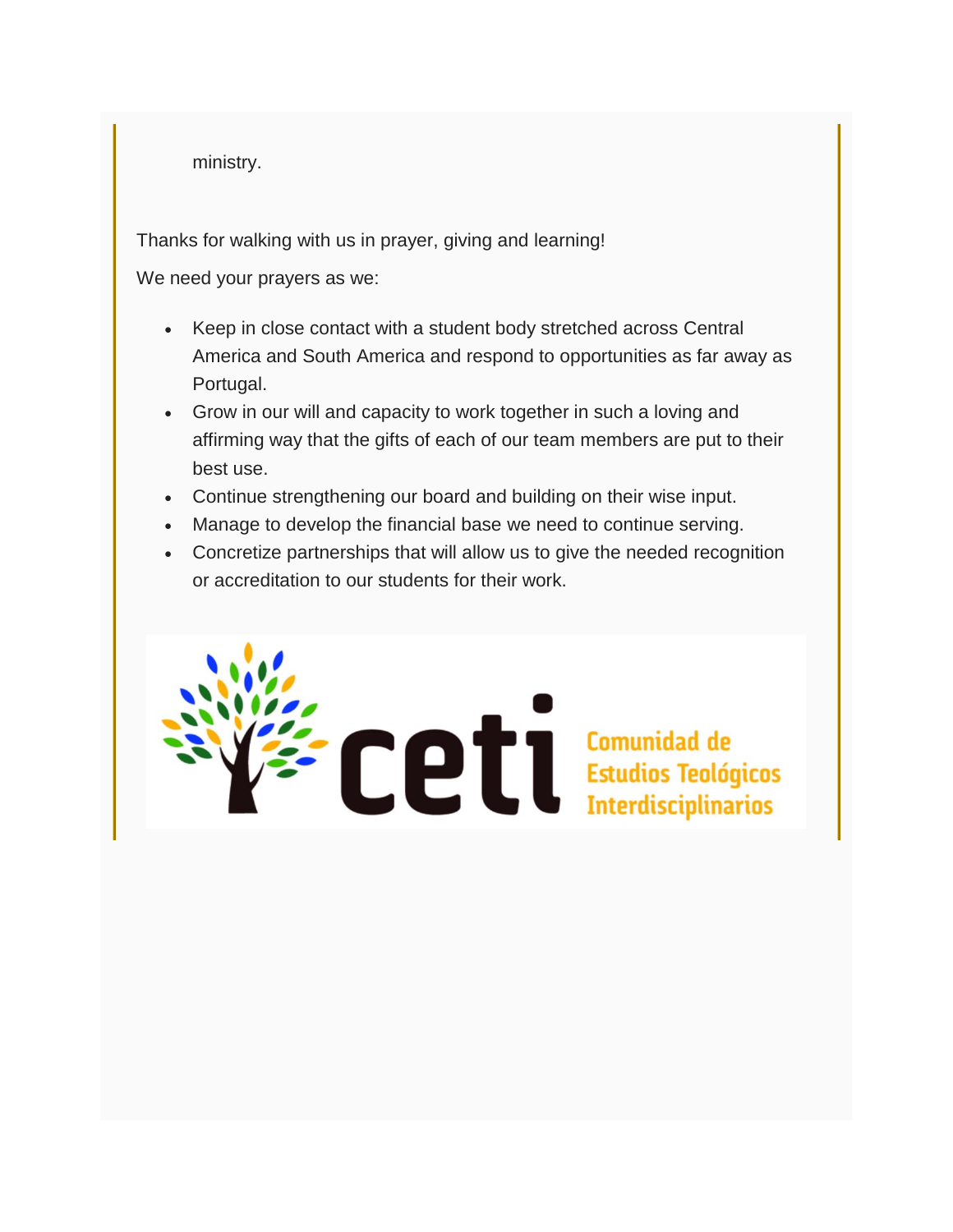Dar el regalo... ...de aprender ...y sembrar una buena convivencia con toda la creación



## **Convivencia** Ecológica Justa

Con amor, IFeliz Navidad!

**Curso Abierto Online** Docente: **Ruth Padilla DeBorst** 3-21 de febrero, 2020 Inscripción temprana: \$35 USD

*As CETI we believe that one of the original callings of humanity is to care for creation. We have just completed a Master's course and will soon facilitate an Open Course online on "Just Conviviality," in order to foster awareness, commitment and concrete action regarding life together in this beautiful and broken planet on which God has placed us.*

With gratitude,

*Jim and Ruth Padilla DeBorst*

**MANY THANKS to churches and friends who are faithfully and generously giving! We are still significantly underfunded.**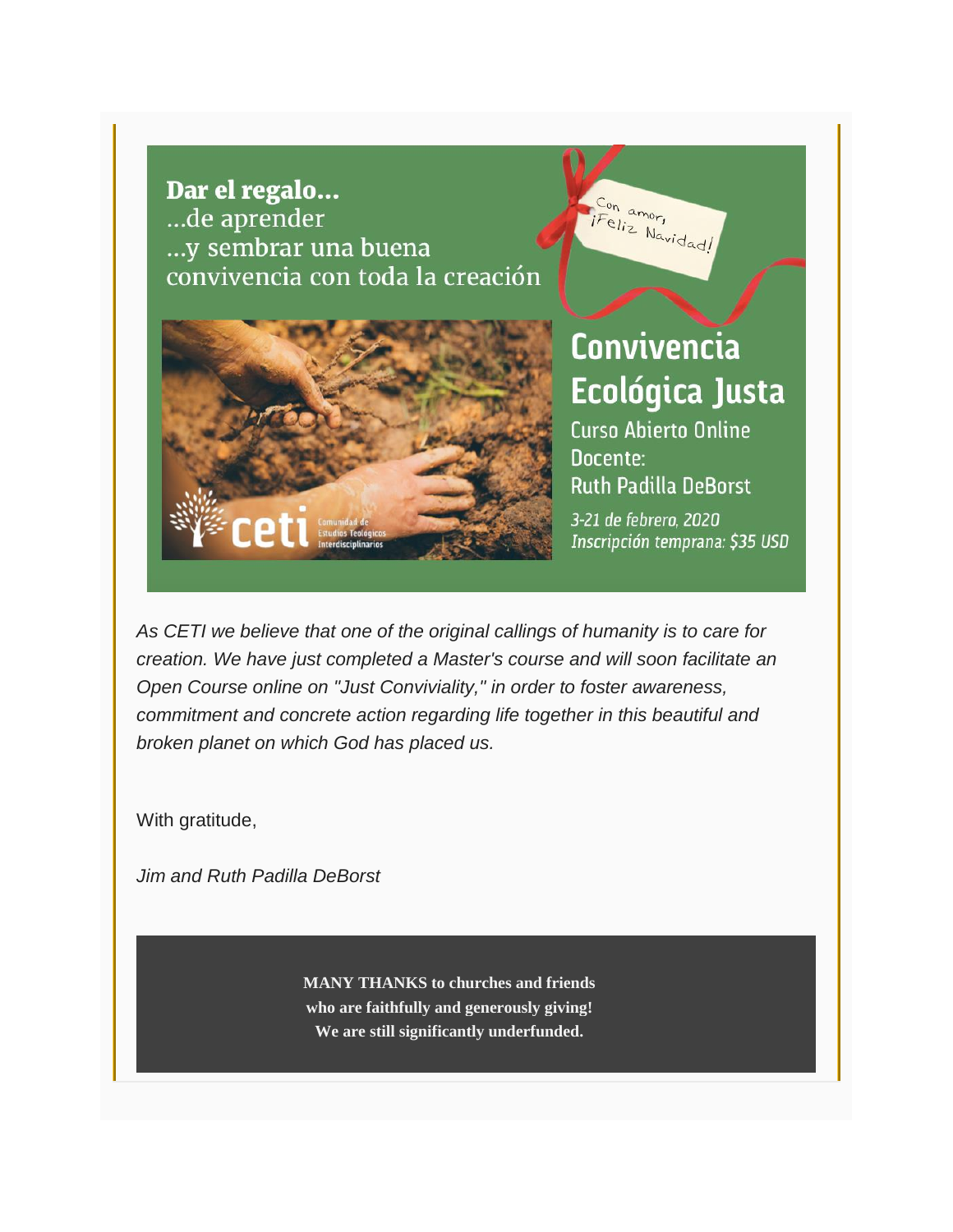## **Would you please pray and consider if you are able to support our ministry?**

*You can donate by check: Resonate (for the Padilla DeBorsts) 1700 28th St SE, Grand Rapids, MI 49560*



Jim +1 (616) 990-1541 Ruth +1 (786) 617-7027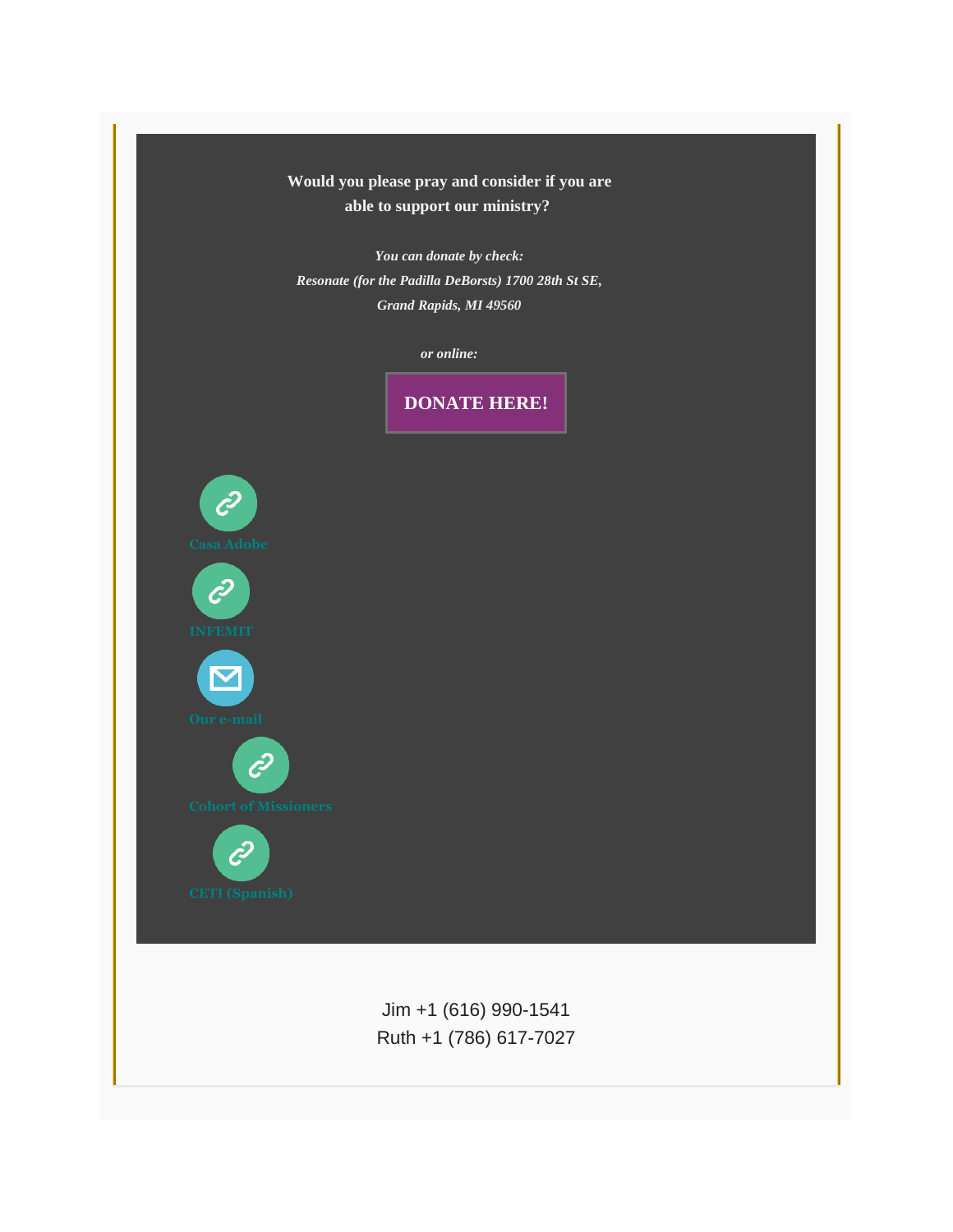Address: Apartado 262-3100 Santo Domingo, Heredia Costa Rica

*Why did I get this [message?](https://crcna.us6.list-manage.com/track/click?u=7ec612c76e46d86183880ec34&id=3ce7d1cd76&e=9f010fea5b)* [Unsubscribe](https://crcna.us6.list-manage.com/track/click?u=7ec612c76e46d86183880ec34&id=cc005783b7&e=9f010fea5b) from this list update [subscription](https://crcna.us6.list-manage.com/track/click?u=7ec612c76e46d86183880ec34&id=4cc9dbbe6a&e=9f010fea5b) preferences Casa Adobe· Santa Rosa de Santo Domingo, Heredia · Costa Rica